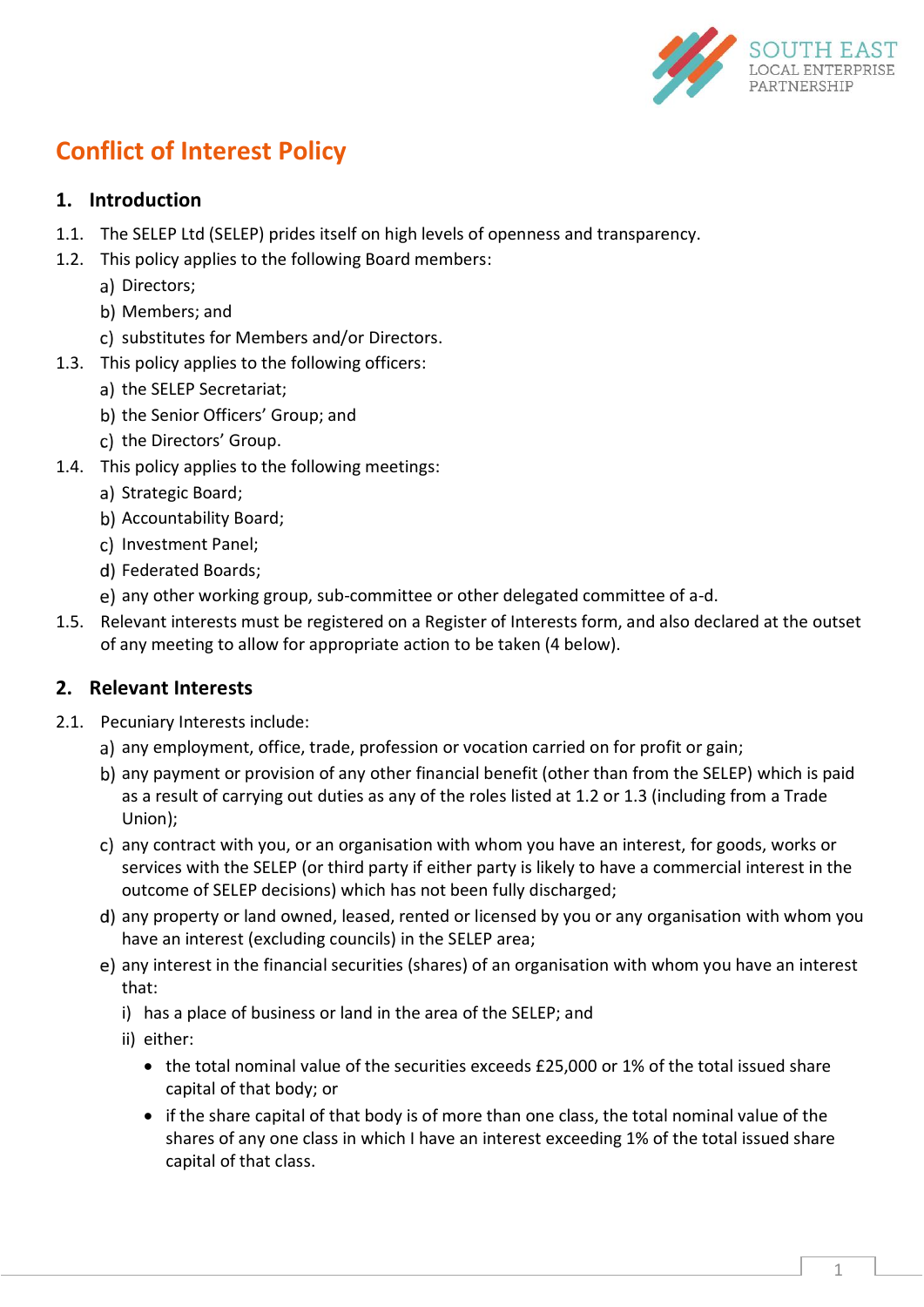

- 2.2. Non-pecuniary interests include:
	- a) any body of which you are a member or in which you hold a position of general control or management and to which you have been appointed or nominated by any member of the SELEP;
	- b) any other body of which you are a member or in which you hold a position of general control or management which:
		- i) exercises functions of a public nature;
		- ii) is directed to charitable purposes; or
		- iii) has a principal purpose that includes the influence of public opinion or policy (including any political party or trade union);
- 2.3. Other miscellaneous relevant interests include:
	- a) any matter which might reasonably be regarded as affecting the well-being or financial position of yourself, a close friend/relative/associate or a body in which you hold an interest, to a greater extent than the majority of other members of the public affected by the decision;
	- b) any contract with SELEP or any Board member or officer of the SELEP which has expired within the last 2 years and which was, when it was in force, a pecuniary interest;
	- any tender, bid or quotation submitted within the last 2 years to SELEP or any Board member or officer of the SELEP which would, if accepted, have amounted to a pecuniary interest.

#### **3. Registers of Interests**

- 3.1. You are required to register details of your interests within 28 days of the commencement of any position listed at [1.2](#page-0-0) and [1.3](#page-0-1) and/or before taking part in any decision-making, including all meetings listed at [1.4.](#page-0-2)
- 3.2. It is your responsibility to keep your Register of Interests up to date. Any changes must be registered within 28 days of the change and/or before taking part in any decision-making, including all Board meetings.
- 3.3. Registers of Interest must be reviewed and re-submitted at least annually.
- 3.4. The Registers of Interests of Board members will be publicly available on the website.
- 3.5. The Registers of Interests of officers will not be published on the website, but may be subject to FOI requests.
- <span id="page-1-1"></span>3.6. If you have an interest that you need to keep confidential as the public disclosure of the details could lead to you, or a person connected to you, being subject to violence or intimidation, then with permission of the CEO, these details can be withheld from publication. The details will be held with the Secretariat and the public version will state that an interest has been declared, but that the details have been withheld in accordance with this policy. You must notify the Secretariat within 28 days if this exemption is no longer needed.

## <span id="page-1-0"></span>**4. Declarations of Interests at Meetings**

- 4.1. You must declare any interests (as listed at [2\)](#page-0-3) relevant to a meeting agenda at the beginning of such meeting.
- 4.2. You must also declare any interests (as listed at [2\)](#page-0-3) relevant to an Accountability or Strategic Board or Investment Panel meeting agenda at least 24 hours in advance of attending such meeting to [hello@southeastlep.com.](mailto:hello@southeastlep.com)
- <span id="page-1-2"></span>4.3. Where a Pecuniary Interest declaration has been made in relation to an agenda item, you must: withdraw from the room where the meeting is being held during that item; and